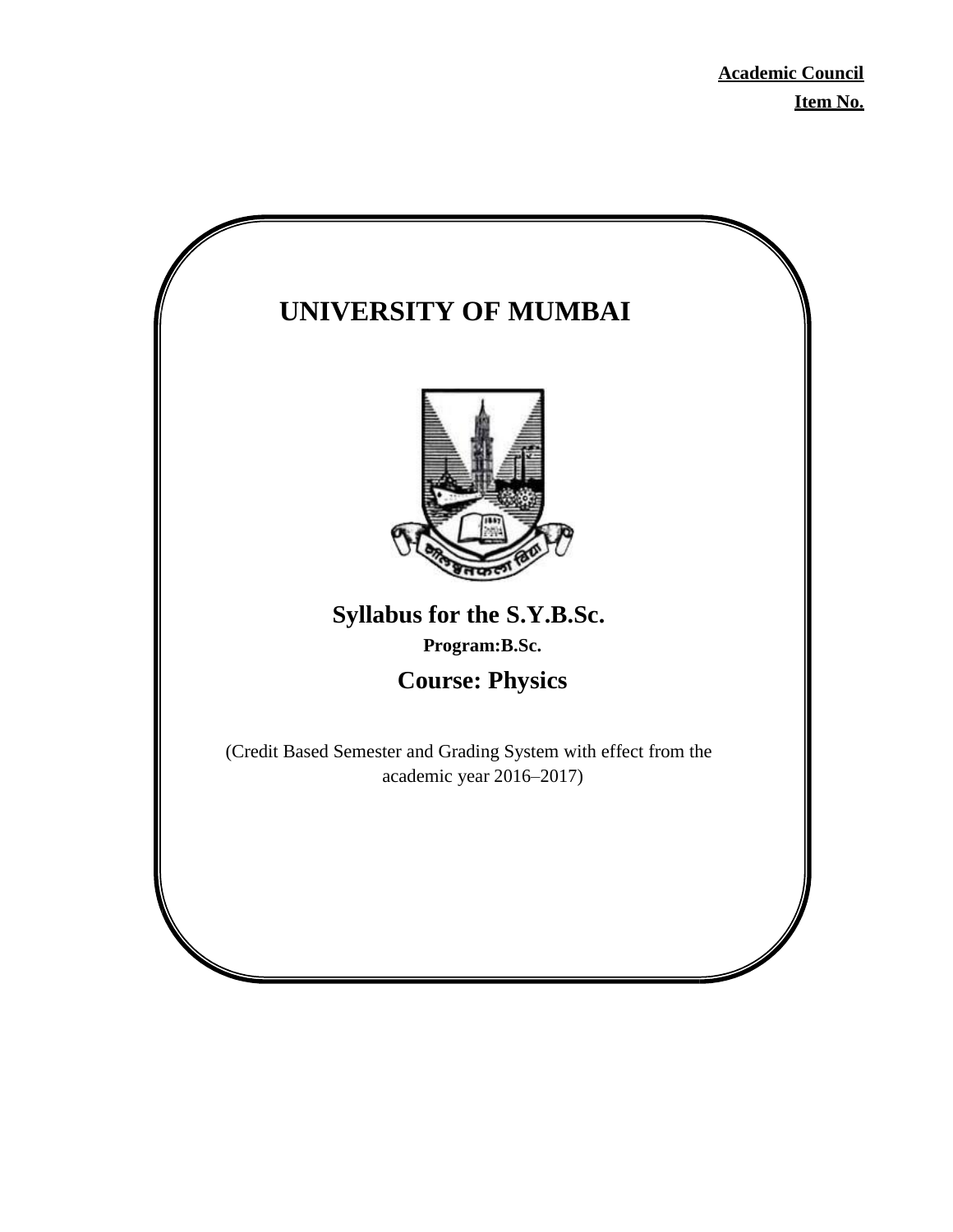# **Revised Syllabus in Physics (Theory and Practical)**

# **Asper credit based system Second Year B.Sc.2016–2017**.

The revised syllabus in Physics as per credit based system for the Second Year B.Sc. course will be implemented from the academic year 2016–2017.

Objectives:

- To develop analytical abilities towards real world problems
- To familiarize with current and recent scientific and technological developments
- To enrich knowledge through problem solving, hands on activities, study visits, projects etc.

| Semester | Paper            | Title                                  | Credits                     |
|----------|------------------|----------------------------------------|-----------------------------|
|          | <b>USPHP-301</b> | <b>Mathematical Methods, Mechanics</b> | $\overline{2}$              |
|          |                  | And Properties Of Matter               |                             |
| Ш        | <b>USPHP-302</b> | <b>Electricity and Magnetism</b>       | $\overline{2}$              |
| Ш        | <b>USPHP-303</b> | Thermodynamics                         | $\mathcal{D}_{\mathcal{L}}$ |
| Ш        | <b>USPHP-3P</b>  | Practical course-3 (Group A,B,C and    | 3                           |
|          |                  | Skill)                                 |                             |
|          |                  | Total                                  | 9                           |
| IV       | <b>USPHP-401</b> | Optics                                 | $\overline{2}$              |
| IV       | <b>USPHP-402</b> | Electronics                            | $\overline{2}$              |
| IV       | <b>USPHP-403</b> | <b>Cosmology and Quantum Mechanics</b> | $\overline{2}$              |
| IV       | <b>USPHP-4P</b>  | Practical course-4 (Group A,B,C and    | 3                           |
|          |                  | Demo)                                  |                             |
|          |                  | Total                                  | 9                           |

## **USPH301: Mathematical Methods, Mechanics and Properties of Matter**

# **Learning Outcomes:**

On successful completion of this course students will be able to:

- 1. Understand the basic mathematical concepts and application s of them in physical situations
- 2. Understand the concepts of mechanics, acoustics and the properties of matter and be able to perform calculations using them.
- 3. Demonstrate quantitative problem solving skills in all the topics covered.

**UNIT-I i) Waves and Oscillations**- i) Linear S.H.M., composition of two collinear S.H.M., superposition of two mutually perpendicular S.H.Ms, Lissajous's figures

- SPP: 2.4.3 and 2.4.4
- ii) Compound pendulum: Expression for period, maximum and minimum time periods, Centres of suspension and oscillations, Reversible compound pendulum, Kater's reversible pendulum. Advantages of a compound pendulum over a simple pendulum.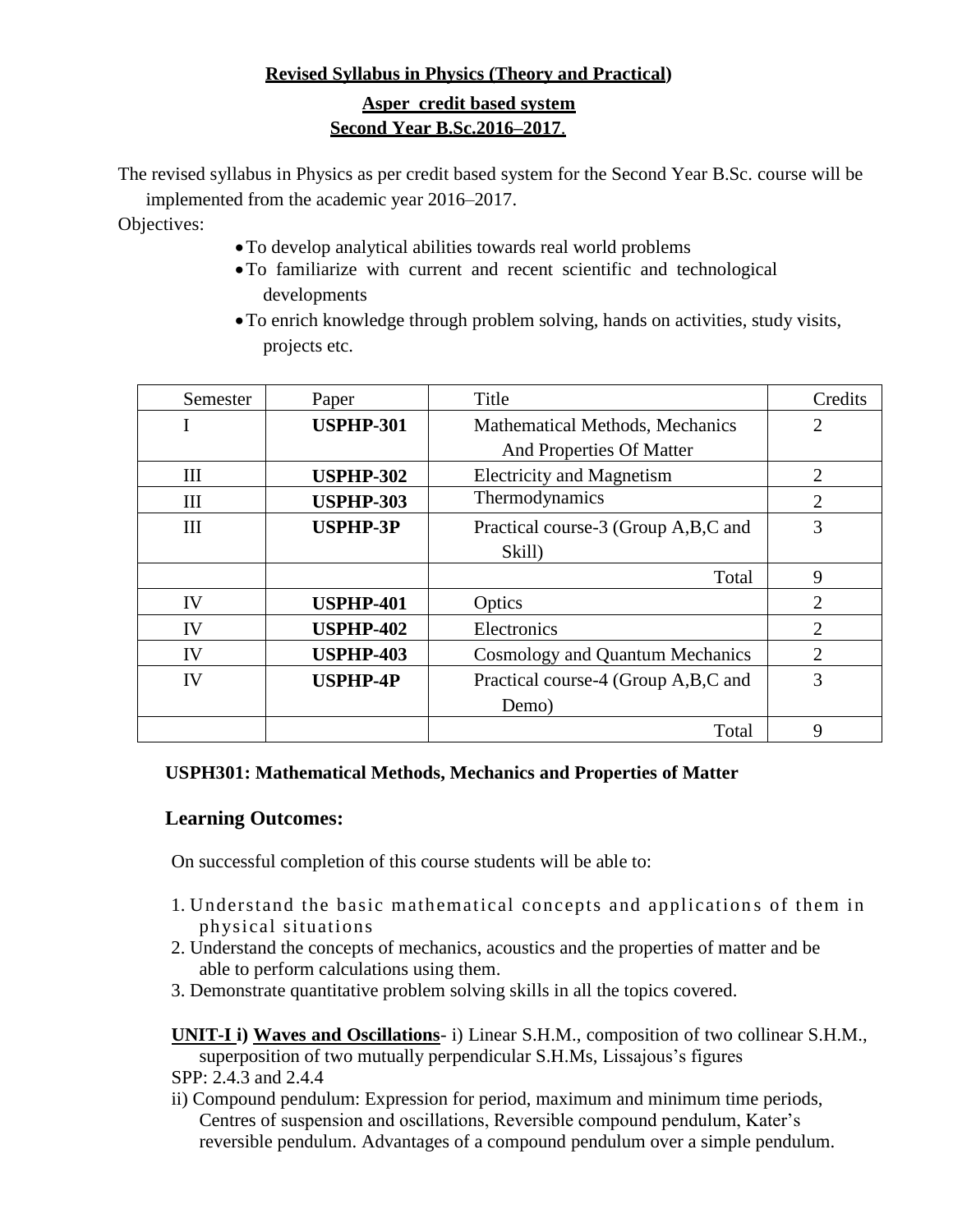## **HP: (pages 279 to 284) ii) Fourier series and applications.**

- Introduction, Fourier cosine and sine series, change of intervals, Complex form of Fourier series, Generalized Fourier series. (Note: - Good number of examples of all types is expected to be covered.)
- **CH: 7.1, 7.11, 7.12, 7.13, 7.14**

# **UNIT-II Partial Differential equations and its applications.**

Introduction, Formation of partial differential equation by eliminating arbitrary constants, by eliminating arbitrary functions, Modeling of vibrating stretched string or membrane one dimensional wave equation D'Alembert's solution to be obtained. By analogy of wave equation, obtain Schrodinger time dependent and time independent equation in one dimension, Modeling of two dimensional heat flow equation, Laplace's equation in two dimensions, Solutions by method of separation of variables, Use of Fourier series.

# **HKD: 9.3, 9.15, 9.16, 9.17, 9.18, 9.19, 9.20**

# **UNIT-III Mechanics, Acoustics And Properties of Matter**

i) Dynamics of system of particle and concept of rigid bodies, CM coordinates, Motion of a centre of mass and linear momentum, angular momentum and torque, angular momentumof a system of CM. Conservation of angular momentum.

# **BSJ: 6.1, 6.2, 6.4, 6.5, 6.6, 6.7, 6.11, 6.12**

# **ii) Acoustics of Buildings**

Reverberation, Sabine's formula (without derivation) Absorption coefficient, Acoustics of Buildings, factors affecting Acoustics of Buildings, Sound distribution in an auditorium.

# **Ref.:MS:5.9, 5.10, 5.12, 5.13, 5.14, 5.15.**

**iii) Bending of beams**: bending moment, Basic assumptions for theory of bending, cantilever, beam supported at its ends and loaded in the middle, I-section girders, determination of Y by bending, Determination of elastic constants by Searle's method. **BSJ: 10.16, 10.17, 10.18, 10.19, 10.20, 10.22, 10.23, 10.26.**

**Note: -** Good number of problems on all types is expected to be solved in each unit.

# **References:**

**SPP** : Fundamentals of vibration and waves – S P Puri (Tata McGraw Hill)

HP : Mechanics – H. S. Hans and S. P. Puri, Tata McGraw Hill (2nd Ed.)

CH: Introduction to Mathematical Physics by Charlie Harper

HKD: Advanced Engineering Mathematics by H K Das

MS: Properties of matter and acoustics, S Chand Publications

BSJ: Mechanics and Electrodynamics Rev Edn. 2005 by Brijlal and Subramanayan and Jeevan Seshan.

Additional reference: KRS: Mechanics by Symon.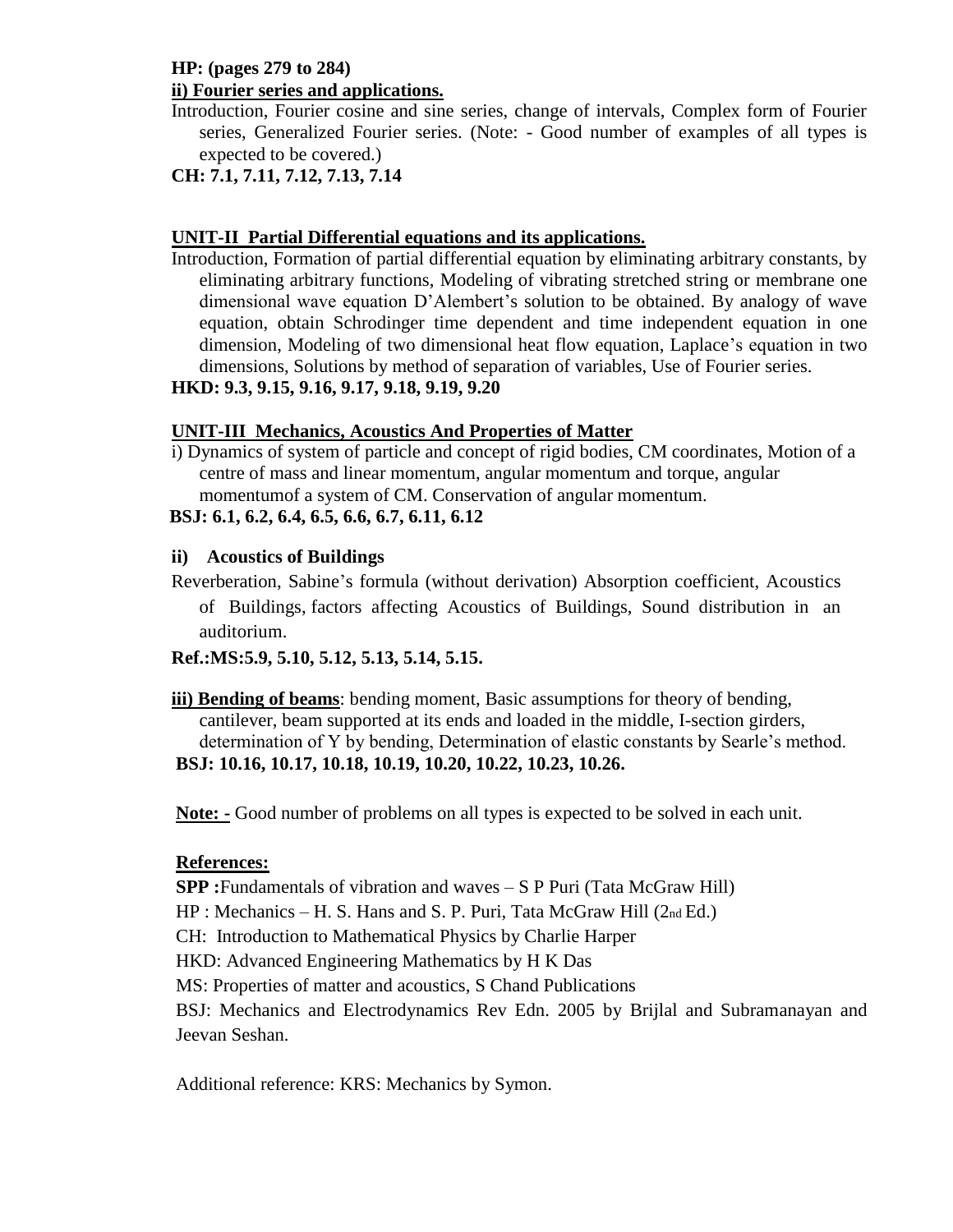## **USPH-302: ELECTRICITY AND MAGNETISM**

#### **Learning Outcomes:**

On successful completion of this course students will be able to:

- 1. Understand the basic mathematical physics concepts and applications of them in physical situations
- 2. Understand the basic laws of electrostatics and magneto statics and applications of them and be able to perform calculations using them.
- 3. Demonstrate quantitative problem solving skills in all the topics covered.

### **UNIT I. i) Mathematical Background**

Review of vector algebra and calculus. Product rules, Second derivative,

**ii) Integral Calculus:** Line, Surface and Volume Integrals, The Fundamental Theorem for Gradients (statement of theorem without proof; do problems), The Fundamental Theorem for Curls (statement of theorem without proof; do problems) The Fundamental Theorem for Divergences (statement of theorem without proof; do problems)

**iii) Curvilinear Coordinates:** Cylindrical Coordinates, Spherical Coordinates

DJG: 1.2.6 to 1.2.7, 1.3.1 to 1.3.4, 1.4.1 to 1.4.2, Problems 1.3 to 1.35

### **UNIT II. Electrostatics and Magnetostatics**

**The Electric Field:** Introduction, Coulomb's Law, The Electric Field, Continuous Charge Distribution, Electric Potential, Introduction to Potential, Comments on Potential, The Potential of a Localized Charge Distribution

**Work and Energy in Electrostatics:** The Work Done to Move a charge, The Energy of a Point Charge Distribution

**Magnetostatics:** Magnetic Fields

**The Biot Savart Law:** Steady Currents,The Magnetic Field of a Steady Current Helmholtz coil and solenoid.

DJG: 2.1.1 to 2.1.4, 2.3.1, 2.3.2, 2.3.4, 2.4.1, 2.4.2, 5.1.1, 5.2.1, 5.2.2 BS: 16.10, 16.11

### **UNIT III: Motion of Charged Particles in Uniform electric and Magnetic Fields:**

Kinetic Energy of a Charged Particle in an Electric Field, Motion of a Charged Particle in a Constant Electric Field, Cathode Ray Oscilloscope, Charged Particle in an Alternating Electric Field, Force on a Charge in a Magnetic Field, Charged Particle in a Uniform and Constant Magnetic Field, The Cyclotron, Motion of Charged Particles in Combined Electric and Magnetic Fields, Velocity Selector

**HP: 13.1, 13.2, 13.2.1, 13.3, 13.4, 13.5, 13.5.1, 13.6, 13.6.1**

### **References:**

**DJG**: Introduction to Electrodynamics 3rd Edn by D. Griffith **BS:** Mechanics and Electrodynamics Rev Edn. 2005, by Brijlal and Subramanayan and Jeevan Seshan.

**HP:** Hans and Puri, Mechanics, TMH, 2<sup>nd</sup> Edition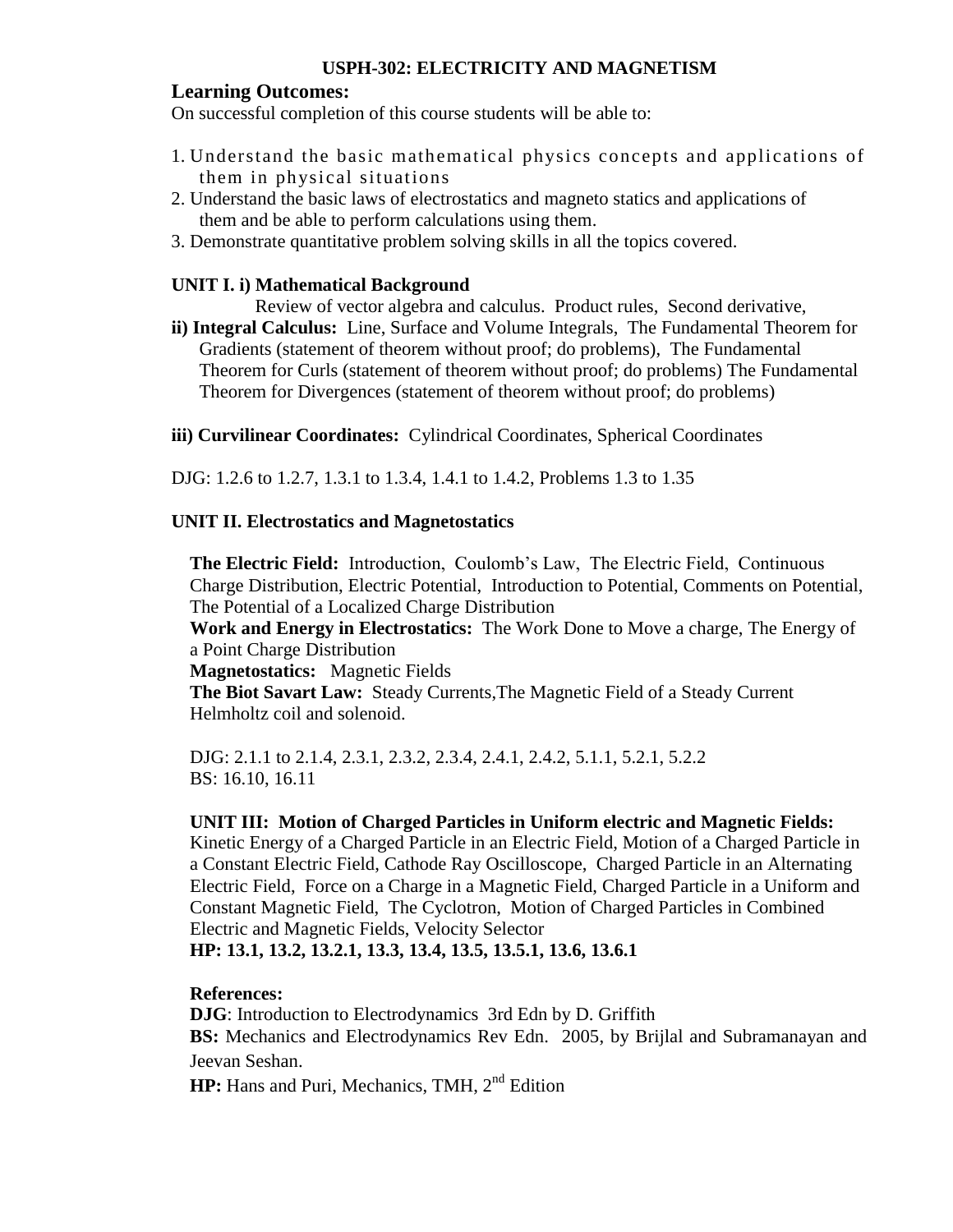# **Learning Outcomes:**

On successful completion of this course students will be able to:

- 1. Understand the basic concepts of thermodynamics and its applications in physical situations.
- 2. Understand and learn low temperature physics
- 3. Demonstrate quantitative problem solving skills in all the topics covered.

# **UNIT-I**

Conversion of heat into work, Heat engine, Carnot's cycle: its efficiency, Refrigerator

Steam engine, Rankine cycle

# **ABG : 7.1, 7.2, 7.3,7.3.1, 11.2, 11.3,**

Second law of thermodynamics, Statements, Equivalence of Kelvin and Plank statement, Carnot's theorem, Reversible and irreversible process, Absolute scale of temperature.

# **ABG : 7.5, 7.5.1, 7.6, 7.7, 7.8**

- Otto engine, Efficiency of Otto cycle, Diesel cycle, Efficiency of Diesel cycle, Otto and diesel comparison,
- Refrigerator and air-conditioning, General Principle of Refrigerator, Theorem of refrigerator.

# **ABG : 11.4,11.4.1, 11.5,11.5.1 11.6, 11.7, 11.8, 11.8.1**

# **UNIT-II**

Clausius theorem, Entropy, Entropy of cyclic process, Reversible process; Entropy change, Carnot cycle, Reversible heat transfer, Principal of increase in entropy, Generalized form of first and second law, Entropy Change of an ideal gas, Entropy of steam, Entropy and unavailable energy, Entropy and disorder, Absolute entropy.

# **ABG :-7.9, 7.10, 7.11, 7.12, 7.12.1, 7.12.2, 7.13, 7.14, 7.14.1, 7.14.3, 7.15, 7.16, 7.17**

Third law of thermodynamics, Nernst heat theorem, Consequences of the third law, Maxwell's thermodynamic relations, Clausius – Claperyron equation,

# **ABG : 10.12,10.12.1, 10.12.2, 8.3, 8.3.2**

# **UNIT III**

Low temp physics: Different method of liquefaction of gases, method of freezing, Cooling by evaporation, cooling by adiabatic expansion**.**

# **BS : 7.1, 7.2, 7.3, 7.4**

Joule – Thomson effect, Theory of the experiment, JT effect of van der Waals gas, Regenerative cooling, Liquefaction of air, Liquefaction of hydrogen, Liquefaction of helium, Properties and uses of liquid Helium, Feature of He II, He -III Cryostat,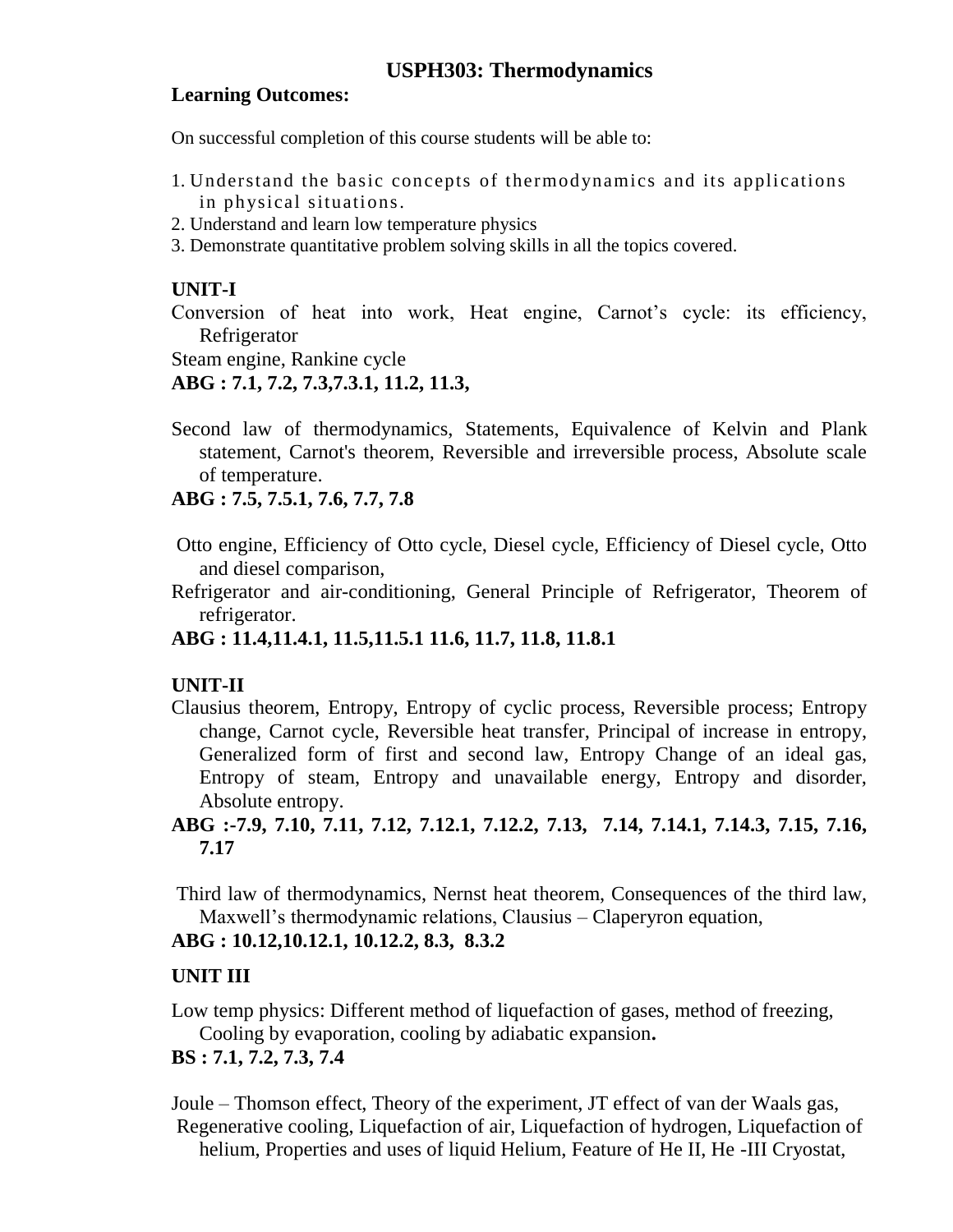## **ABG: 10.2, 10.2.1, 10.2.2, 10.3, 10.4, 10.5, 10.6, 10.6.1, 10.7, 10.10**

## **References:**

- ABG: Thermal Physics, AB Gupta and H. Roy, Book and Allied (P) Ltd, Reprint 2008, 2009.
- BS: Heat Thermodynamics and Statistical Physics, Brijlal, N.Subramanyam, P.S. Hemne, S. Chand, edition 2007.

Additional References:

- 1. Basic Thermodynamics : Evelyn Guha ( Narosa Publications )
- 2. Thermal Physics : Philip M. Morse (W.A. Benjamin Inc. New York)
- 3. Heat & Thermodynamics : Robert and Miller ( ELBS )
- 4. A treatise of Heat : Saha and Srivastava.

## **USPHP3P: Revised Practical course**

- **Instructions:** i) All the measurements and readings should be written with proper units in SI system only
- ii) After completing all the required number of experiments in the semester and recording them in journal, student will have to get their journal certified and produce the certified journal at the time of practical examination.
- iii) While evaluating practical, weightage should be given to circuit/ray diagram, observations, tabular representation, experimental skill and procedure, graph, calculation and result.
- iv) Skill of doing the experiment and understanding physics concepts should be more important than the accuracy of final result.

### **Leaning Outcome:**

On successful completion of this course students will be able to:

- i) To demonstrate their practical skills more effectively.
- ii) To understand and practice the skills while doing physics practical.
- iii) To understand the use of apparatus and their use without fear.
- iv) To correlate their physics theory concepts through practical.
- v) Understand the concepts of errors and their estimation.

### **Group A**

- 1 Surface tension by Jaeger's Method.
- 2 Bar pendulum: determination of g (Graph Lvs T and L vs  $LT^2$ )
- 3 Y by bending.
- 4 Searle's experiment: determination of Y and n.
- 5 Determination of thermal conductivity of bad conductor by Lee's Method.
- 6 Young's modulus by Koenig's method.
- 7 Helmholtz resonator- determination of unknown frequency.
- 8 Moment of Inertia of compound pendulum by method of coincidence.

### **Group B**

- 9 Verification of Stefan's law ( electrical method)
- 10 Determination of absolute capacitance using BG
- 11 High resistance by mirror galvanometer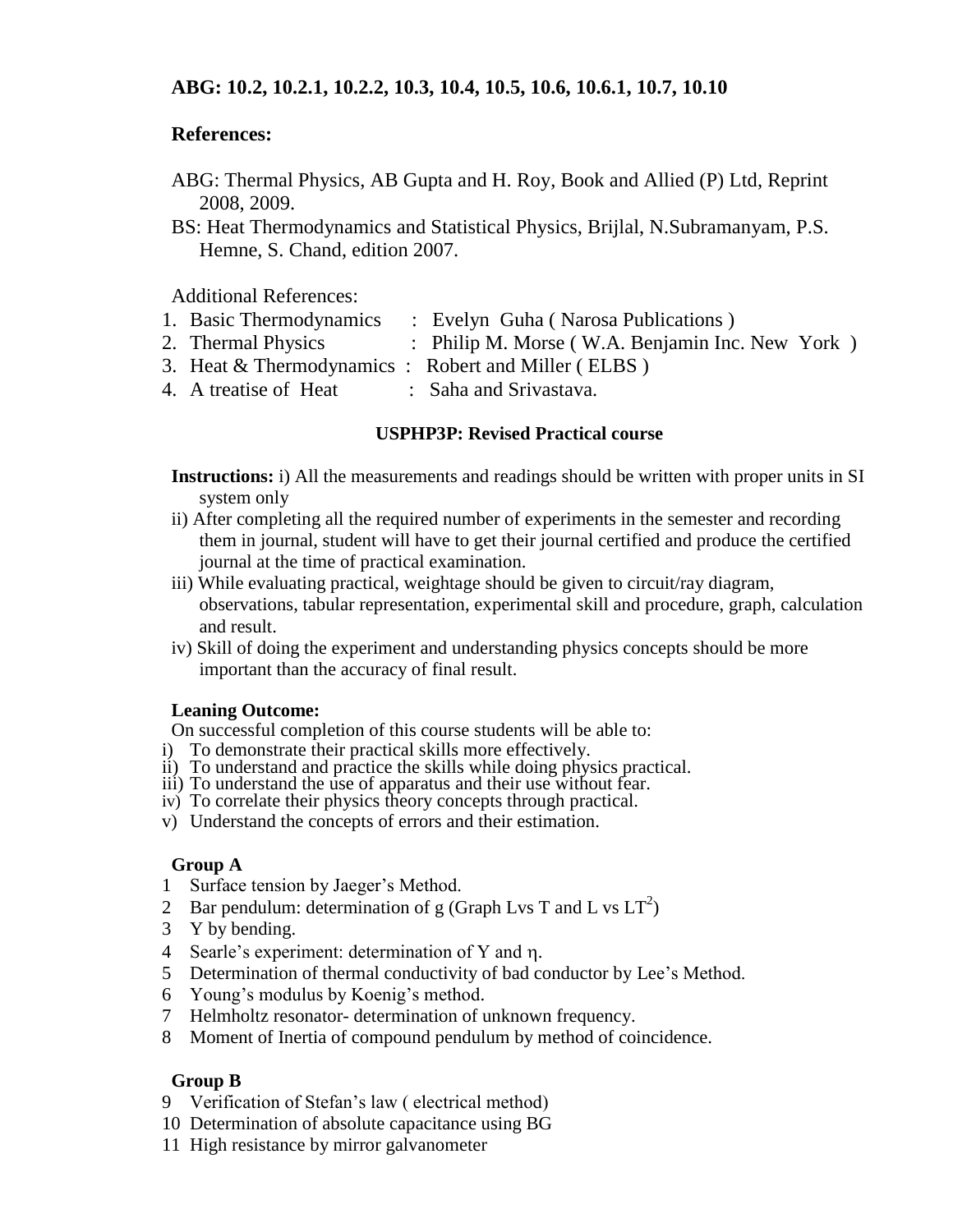- 12 Series Capacitance Bridge.
- 13 LCR parallel resonance.
- 14 e/m by Thomson's method
- 15 Temperature coefficient of resistance of conducting material,
- 16 Measurement of resistance of galvanometer-G by shunting. **Group C**
- 17 Bridge rectifier: Ripple, Load regulation. ( with C/ pi filter)
- 18 Figure of merit of a mirror galvanometer.
- 19 C1/C2 by de- Sauty's method.
- 20 Passive low pass filter.
- 21 Passive high pass filter.
- 22 High resistance by leakage using BG.
- 23 Charging and discharging of capacitor.
- 24 Lissajous figures using CRO.

# **D) Skill experiments:**

- 1. Wiring of a simple circuit using bread board
- 2. Use of oscilloscope
- 3. Travelling microscope ( radius of capillary)
- 4. Spectrometer: mean μ of yellow doublet of mercury source.
- 5. Component testing, colour code of resistors, capacitors etc.
- 6. Drawing of graph on semi logarithmic / logarithmic scale.
- E) Exemption of two experiments from section A and/or B and/or C may be given if student carry out any one of the following activity.
- 1. Students should collect the information of at least five Physicistswith their work or any three events on physics. Report that in journal.
- 2. Students should carry out mini-project up to the satisfaction of professor In-charge of practical.
- 3. Study tour. Students participated in study tour must submit a study tour report.

For practical examination the learner will be examined in **three experiments** (one from each group). Each experiment will be of two hour duration. Minimum **3** from each group and in all minimum **12** experiments and all the skill experiments are required to be completed compulsorily. Students are required to report all these experiments in the journal. Evaluation in viva-voce will be based on regular experiments and skill experiments

A learner will be allowed to appear for the semester end practical examination only if the candidate submits a certified journal of Physics or a certificate that the learner has completed the practical course of Physics **Semester III** as per the minimum requirements.

## *REFERENCES*

- 1. Advanced course in Practical Physics D. Chattopadhya, PC. Rakshit & B. Saha. (6<sup>th</sup> Edition) Book & Allied Pvt. Ltd.
- 2. BSc Practical Physics Harnam Singh S. Chand & Co. Ltd. 2001
- 3. A Text book of advanced Practical Physics Samir Kumar Ghosh, New Central Book Agency –  $(3<sup>rd</sup>$  edition)
- 4. B Sc. Practical Physics CL Arora ( $1<sup>st</sup>$ Edition ) 2001 S. Chand & Co. Ltd.
- 5. Practical Physics CL Squires  $(3<sup>rd</sup> Edition)$  Cambridge University Press.
- 6. University Practical Physics D C Tayal. Himalaya Publication.
- 7. Advanced Practical Physics Worsnop& Flint.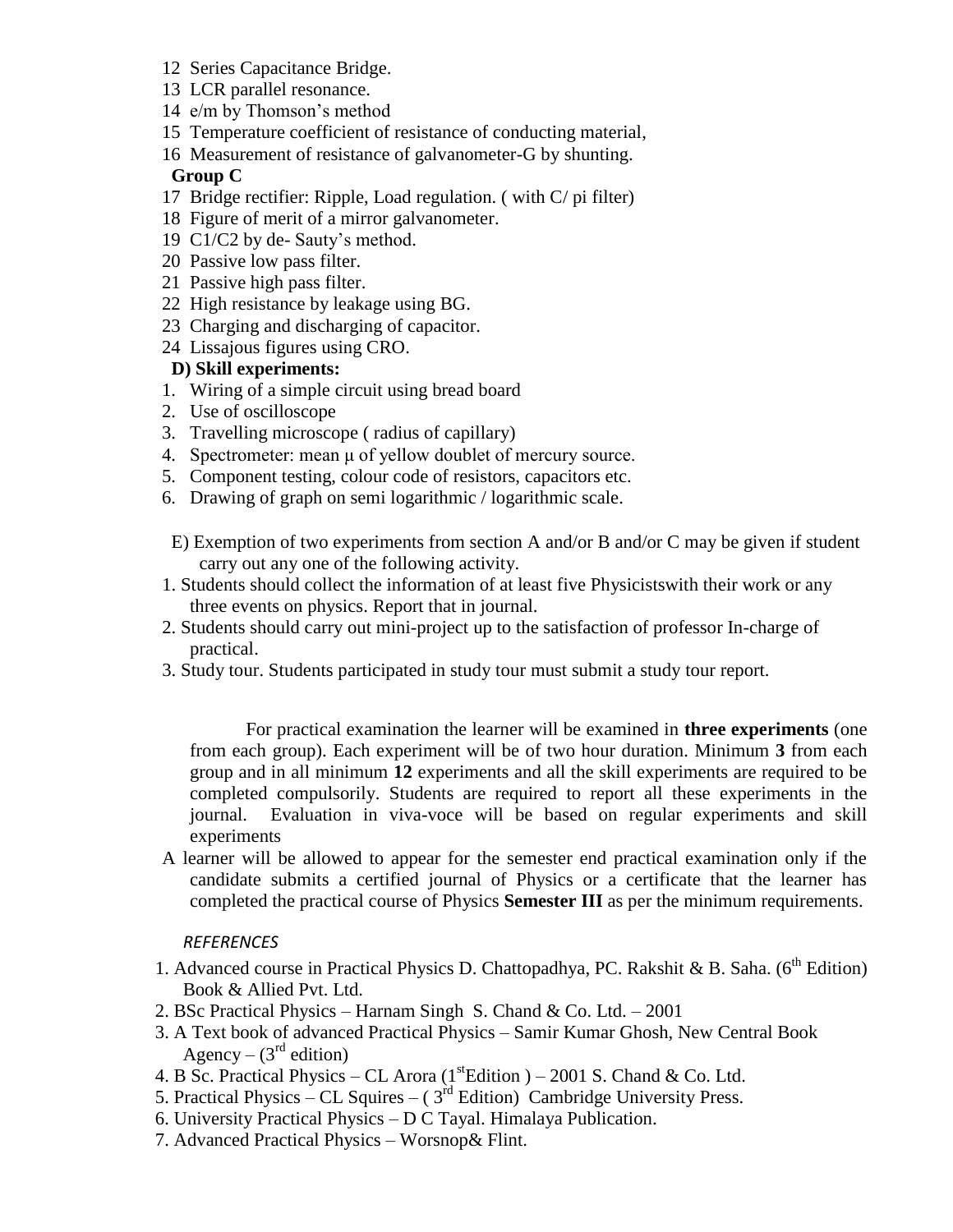## **USPH401: Optics**

## **Learning Outcomes:**

On successful completion of this course students will be able to:

- 1. Understand the diffraction and polarization processes and applications of them in physical situations.
- 2. Understand the applications of interference in design and working of interferometers.
- 3. Understand the resolving power of different optical instruments.
- 4. Demonstrate quantitative problem solving skills in all the topics covered.

Diffraction:

- **Fresnel's diffraction**: Introduction, Huygen's-Fresnel's theory, Fresnel's assumptions, Distinctionbetween interference and diffraction, Fresnel and Fraunhoffer types of diffraction, diffraction due tosingle edge, position of maximum and minimum intensity, intensity at a point inside a geometricalshadow, diffraction due to a narrow slit, diffraction due to narrow wire.
- **Fraunhoffer diffraction**: introduction, Fraunhoffer diffraction at a single slit, intensity distribution indiffraction pattern due to single slit, Frounhoffer diffraction due to double slit, distinction betweensingle slit and double slit diffraction patterns, plane diffraction grating, theory of plane transmissiongrating, width of principal maxima, prism and grating spectra.

## **SBA: 17.1, 17.2, 17.3, 17.6, 17.7, 17.10, 17.10.1, 17.10.2, 17.11, 17.12, 18.1, 18.2, 18.2.1, 18.4, 18.4.2, 18.7, 18.7.1, 18.7.2, 18.7.8(i to vi)**

Unit II: (15 lectures)

- **Michelson Interferometer**: principle, construction, working, circular fringes, localized fringes, Visibility of fringes. Applications of Michelson interferometer, a) measurement of wavelength b) Determination of the difference in wavelengths of two waves c) Thickness of thin transparent sheet.d) Standardization of meter.
- **Fabry-Perot interferometer and etalon**: Formation of fringes, determination of wavelength, Measurement of difference in wavelength.

## **SBA: 15.7, 15.7.1 to 15.7.7, 15.8, 15.8.1 o 15.8.3, 15.8.5, 15.12, 15.12. to 15.12.3**

**Resolving Power**: introduction, Raleigh's criterion, resolving power of optical instruments, criterionfor resolution according to Lord Rayleigh's;Resolving power of telescope, resolving power of aprism, resolving power of a plane transmission grating.

### **SBA:19.1, 19.2, 19.5, 19.6, 19.7, 19.11, 19.12.**

#### **UNIT III: (15 Lectures)**

Polarization: Introduction, The wire grid polarizer and a Polaroid, polarization by reflection, polarization by double refraction, Malus' law, Superposition of two disturbances, the mathematical analysis, the phenomenon of double refraction, quarter wave plates and half wave plates.

**AG: 19.1, 19.2.1, 19.2.2, 19.2.3, 19.3, 19.4, 19.4.1, 19.5, 19.6.**

**UNIT I:** (15 Lectures)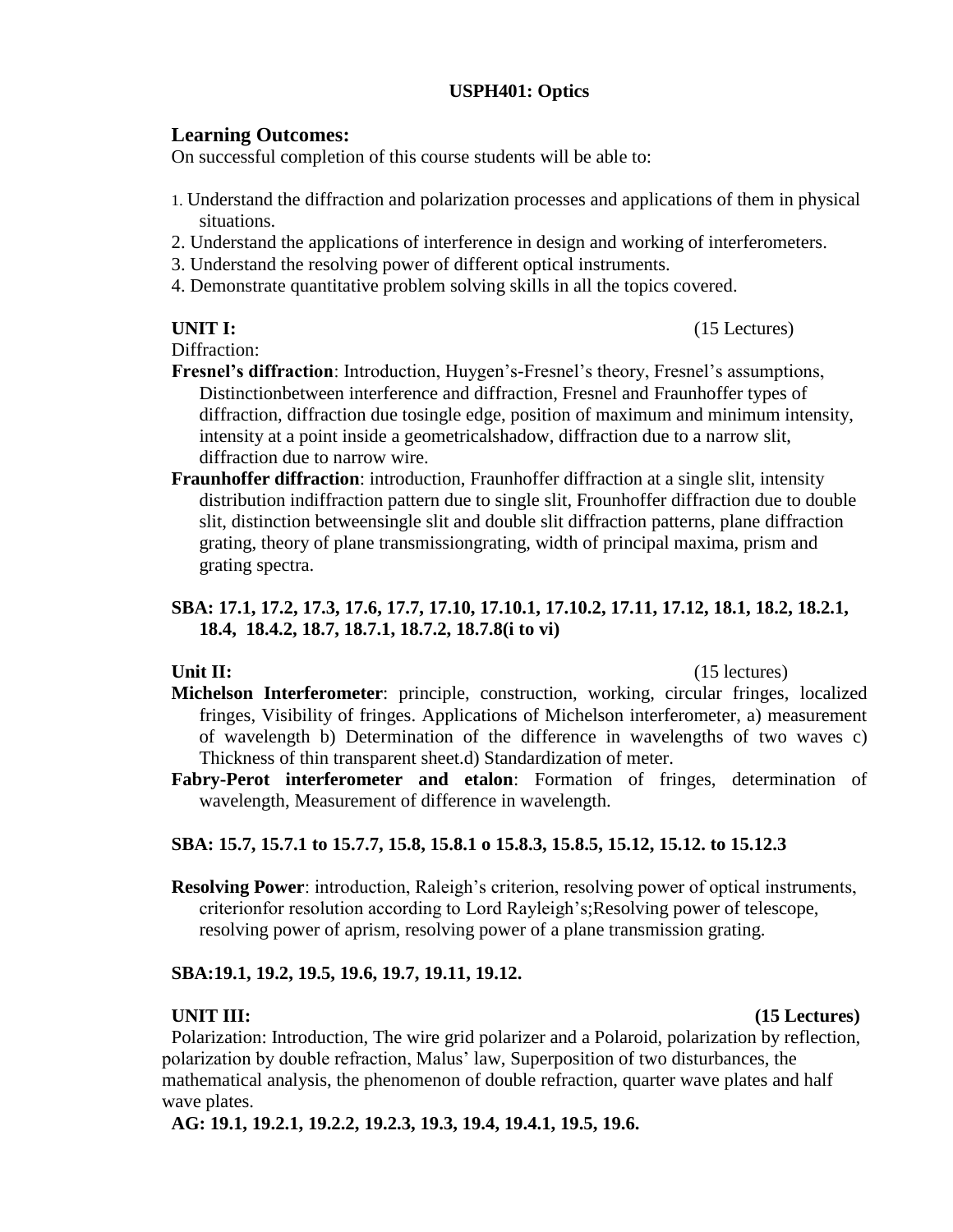*[Note: A good number of numerical examples are expected to be covered during the prescribed lectures].*

## **REFRENCES**

1. SBA.: A text book of Optics – Subramanyam, Brij Lal, Avadhanulu – S. Chand & Co. Multicoloured Ed. 2007.

2. AG. : Optics – Ajoy Ghatak (3rd Ed) Mc. Graw Hill Co.

## **USPH402: Electronics**

## **Learning Outcomes:**

On successful completion of this course students will be able to:

- 1. Understand the basics of transistor biasing, operational amplifiers, their applications.
- 2. Understand the basic concepts of oscillators and be able to perform calculations using them.
- 3. Understand the working of digital circuits.
- 4. Use IC 555 timer for various timing applications.
- 3. Demonstrate quantitative problem solving skills in all the topics covered.

### **UNIT I** (15 Lectures)

1. Transistor Biasing: Essentials of transistor biasing circuit, stability factor, methods of transistor biasing, Emitter bias, Voltage divider bias method.

MM: 9.5, 9.6, 9.7, 9.9, 9.10, 9.12

2. Uni- Junction Transistor: Symbol, construction, I-V characteristics, equivalent circuit AM: 28.5

3. General amplifier characteristics:

Concept of amplification, amplifier notations, current gain, Voltage gain, power gain, input resistance, output resistance, general theory of feedback, reasons for negative feedback, loop gain.

AM: 7.1 to 7.7, 17.1, 17.2, 17.3.

Practical circuit of transistor amplifier, phase reversal, frequency response, Decibel gain and Band width.

MM: 10.4, 10.5, 11.3

### **UNIT II** (15 Lectures)

1. Oscillators: Introduction, effect of positive feedback. Requirements for oscillations, phase shift oscillator, Colpitt's oscillator, Use of UJT as a relaxation oscillator

AM: 18.0 to 18.3, 18.6, 28.5

2. Operational Amplifiers: Introduction, Differential and Common-Mode Operation,Op-Amp Basics, Virtual Ground , Practical Op-Amp Circuits : Inverting amplifier, Non inverting amplifier, Unity Follower, summing amplifier, integrator, differentiator, Frequency Parameters : Gain bandwidth and Slew rate

BN: 14.1 to 14.4 and 14.6  $(7^{th}$  Edition)

BN : 13.1 to 13.4 and 13.6 (8th Ed.)

1. Number system: Decimal, binary, hexadecimal number system and their mutual conversions.

### **UNIT III** (15 Lectures)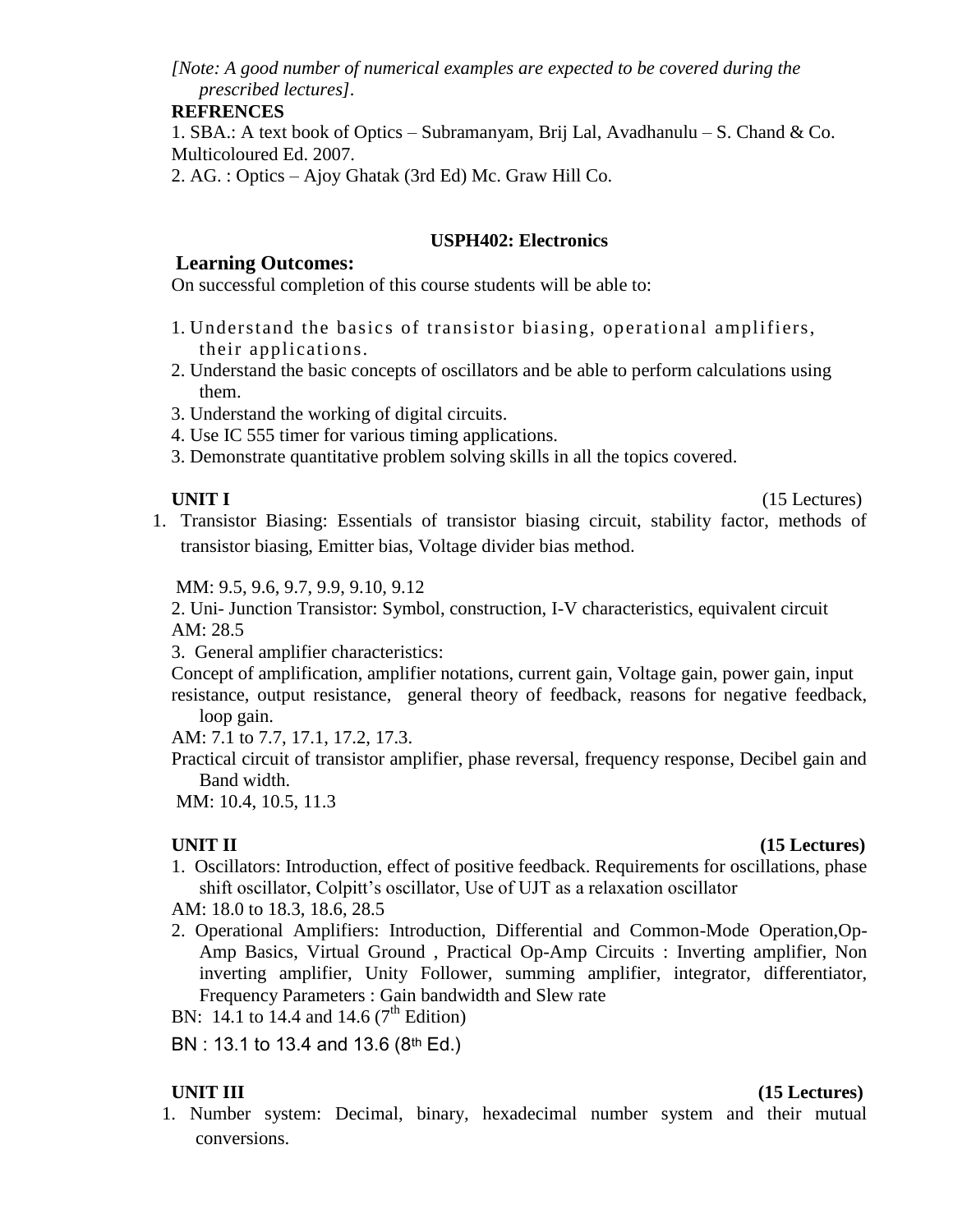ML: 5.2 to 5.5, 5.7

2. Binary addition, binary subtraction, unsigned Binary numbers, Sign-magnitude Numbers, 2's compliment representation and 2's compliment arithmetic: addition and subtraction.

ML: 6.1 to 6.6

- 3. Flip-flops and counters: R-S flip flops, Clocked R-S , D Flip flop, edge triggered J K flip flop, Master slave flip flop, Asynchronous counters: 3 bit ripple up counter and 3 bit ripple down counter
- ML: 8.1, 8.2,8.5, 8.8 , 10.1
- 4. 555 Timer : Block diagram , Monostable and Astable Operation

MB: 23.7, 23.8, 23.9

[Note: A good number of numerical examples are expected to be covered during the prescribed lectures].

### **References:**

- 1. MM : Principles of Electronics V. K. Mehta and Rohit Mehta. (S. Chand Multicoloured illustrative edition)
- 2. AM : Electronic devices and circuits An introduction Allan Mottershead (PHI Pvt. Ltd.  $-EEE - Reprint - 2013$
- 3. BN : Electronic Devices And Circuit Theory: Robert Boylestad and Louis Nashelsky (7<sup>th</sup>/8th Edition Prentice Hall)
- 4. ML : Digital Principles and Applications: Donald Leach, A Malvino, Goutam Saha ( $13<sup>th</sup>$ Edition) ( McGraw Hill Publication)
- 5. MB : Electronic Principles : A. P. Malvino and D.J. Bates (7th Ed.) (TMH).

### **Additional references:**

- UNIT I: Electronics Fundamental and applications ( $8<sup>th</sup>$  Ed.) D. Chattopadhyay & P. C. Rakshit (New Age International)
- Unit-II and UNIT–III : A textbook of electronics Santanu Chattopadhyay New Central Book Agency. 2006 Ed.

Basic Electronics – Ravish Aradhya H V, Mc Graw Hill Education 2013 Ed.

### **USPH 403 Cosmology and Quantum Mechanics**

#### **Learning Outcomes:**

On successful completion of this course students will be able to:

- 1. Understand the basic terms like Cosmology, galax y, quasars.
- 2. Understand the postulates of quantum mechanics and to understand need of quantum mechanics.
- 3. Demonstrate quantitative problem solving skills in all the topics covered.

## **UNIT I:**

Cosmology : Units in cosmology : length, mass, time scale , Magnitude,( solve problems ) structural hierarchy (large scale structure of the universe) Hubble's law and expansion of the universe ( problems )

JVN E - 1.1 , 1.2, 1.3

Types of galaxy, Radio Sources, Quasars, Radiation background JVNI - 1.3, 1.4 , 1.5 ,1.6 , 1.9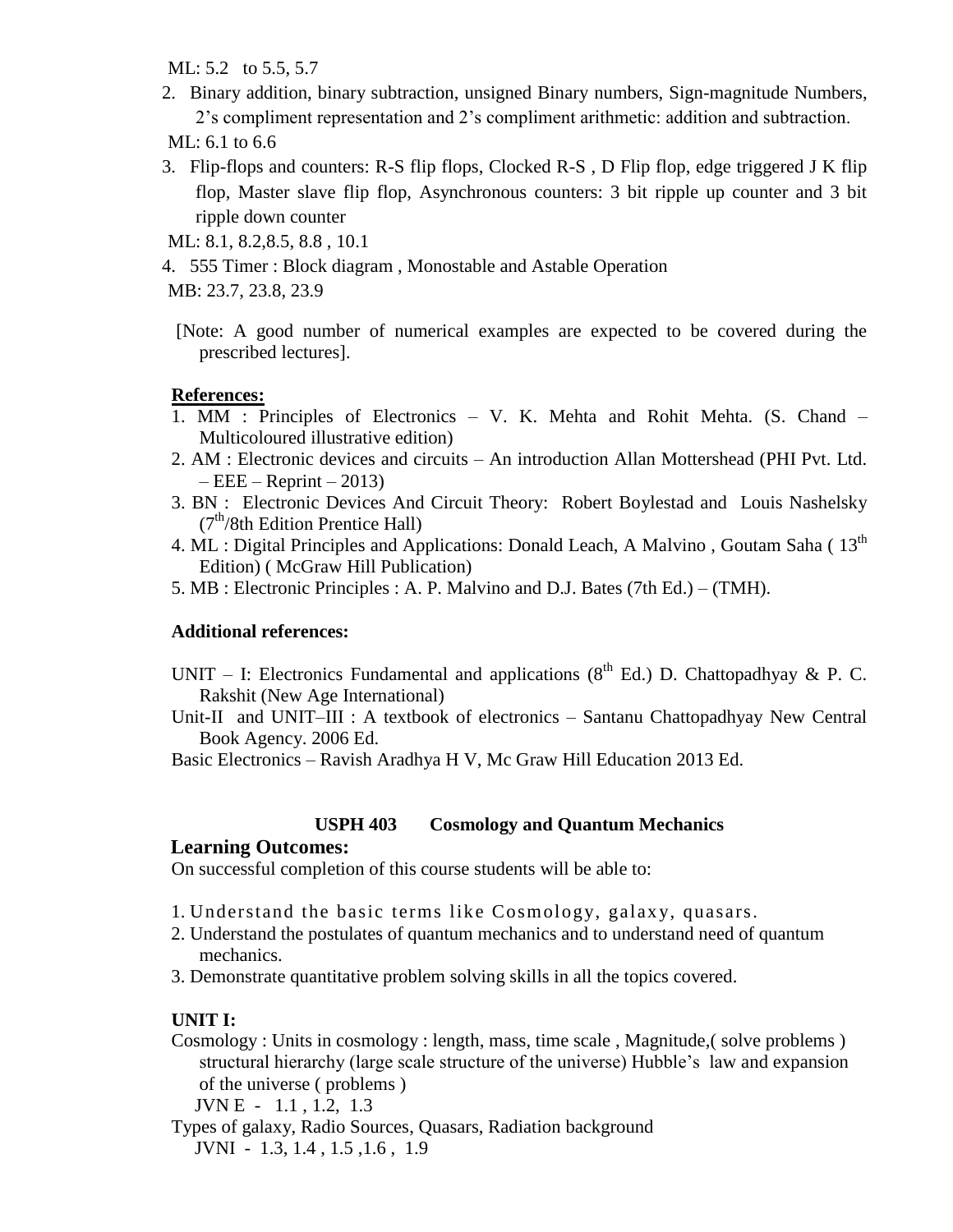**Quantum mechanics** : ( Review : failure of classical mechanics to explain black body radiation and how quantum theory was successful , De-Broglie waves) Photo electric effect , waves of what ? Describing a wave, phase velocity and group velocity, Applying the uncertainty principle (problems on all the topics), Applications of quantum mechanics

AB - 2.3, 3.2, 3.3, 3.4, 3.9 Concepts of modern physics  $(6<sup>th</sup> Edition)$  – Arthur Beiser **UNIT II:** 

Postulates of Quantum mechanics, Quantum mechanics, Wave equation, Schrodinger's equation –time dependent form, Linearity and superposition, Expectation values, Operators, Schrodinger's equation –steady state form Worked out examples and problems

SPS : 4.9

AB - 5.1 to 5.7

## **UNIT III:**

Free states , The free particle , potential step, The rectangular potential barrier, The tunnel effect, The emission of alpha particle for a radioactive element, Square well potential , free states, bound states , particle in a box, Particle in a rectangular three dimensional box, Worked out examples and problems

SPS - 5.1 to 5.6 , 6.1 to 6.3

[Note: A good number of numerical examples are expected to be covered during the prescribed lectures].

## **References :**

JVNE: Elements of Cosmology – by Jayant V Narlikar 1996 University press

JVNI: Introduction to Cosmology( $3^{rd}$  edition 2002) – Jayant Narlikar Cambridge University Press

AB: Concepts of modern physics - Arthur Beiser ( $6<sup>th</sup>$  Editionn) Tata Mc Graw Hill SPS: Quantum Mechanics : SP Singh , M.K Bagade , Kamal Singh Chand 2004 Edition

### **Additional references:**

Astrophysics for Physicists- Chapter 9 - (Cambridge university press): Arnab Rai **Chaudhary** Quantum Physics ( $2<sup>nd</sup>$  edition) Wiley student edition, Eisberg and Resnick Modern Physics : A B Gupta

Solid state Physics by S O Pillai for Unit 3.

## **USPHP4P: Revised Practical course**

**Instructions:** i) All the measurements and readings should be written with proper units in SI system only

- ii) After completing all the required number of experiments in the semester and recording them in journal, student will have to get their journal certified and produce the certified journal at the time of practical examination.
- iii) While evaluating practical, weightage should be given to circuit/ray diagram, observations, tabular representation, experimental skill and procedure, graph, calculation and result.
- iv) Skill of doing the experiment and understanding physics concepts should be more important than the accuracy of final result.

## **Leaning Outcome:**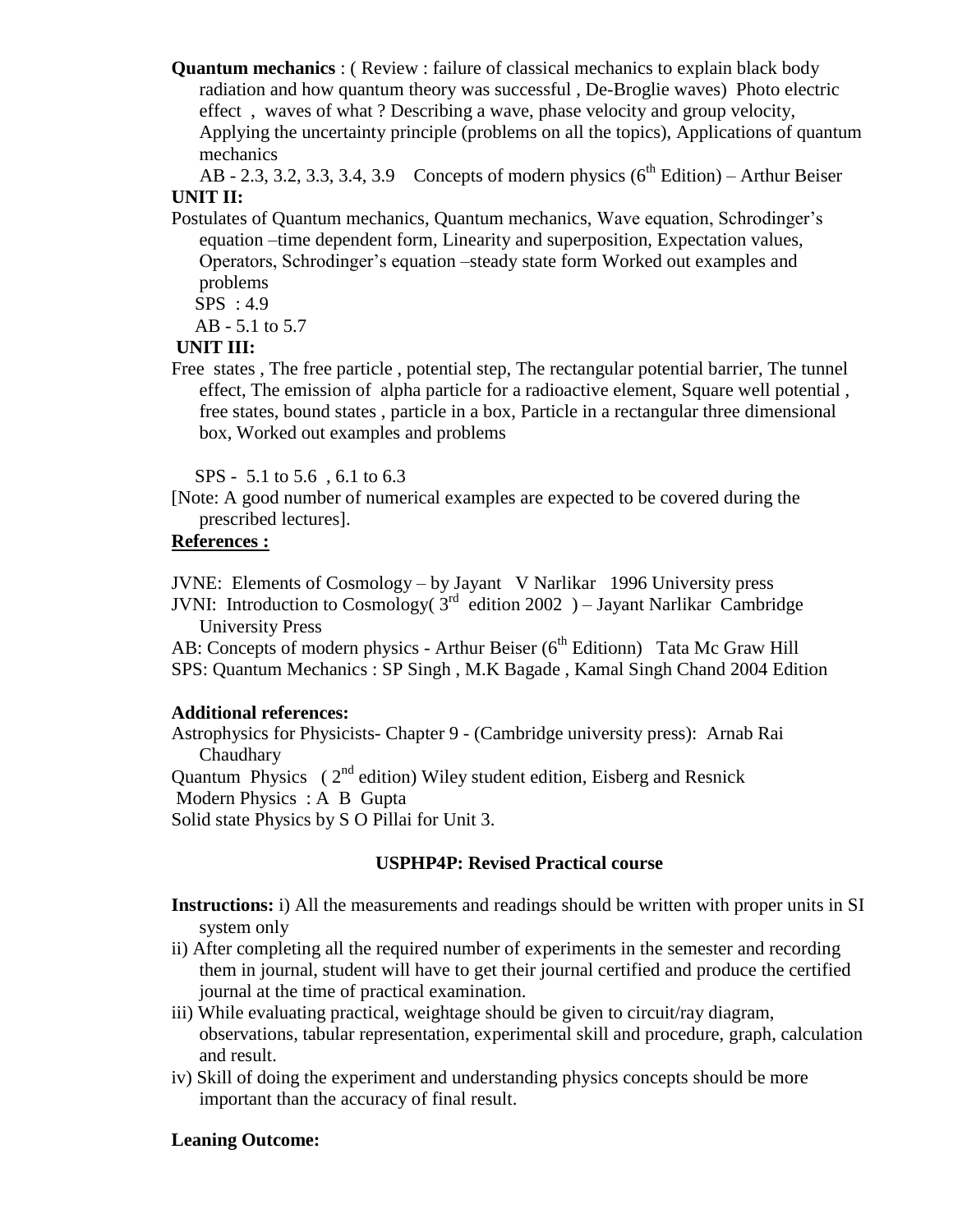On successful completion of this course students will be able to:

- i) To demonstrate their practical skills.
- ii) To understand and practice the skills while doing physics practical.
- iii) To understand the use of apparatus and their use without fear.
- iv) To correlate their physics theory concepts through practical.
- v) Understand the concepts of errors and their estimation.

### **List of experiments: Group A**

- 1. Optical lever: determination of μ
- 2. Determination of Couchy's constants.
- 3. Cylindrical obstacle: determination of λ
- 4. Fresnel's bi-prism: determination of λ
- 5. Resolving power of telescope.
- 6. R.P. of grating
- 7. Brewster's law: determination of μ
- 8. Single slit diffraction

## **Group B**

- 9. Opamp: Inverting amplifier with different gains
- 10. Opamp: Noninverting amplifier with different gains and voltage follower
- 11. Opamp: Integrator
- 12. Opamp: Differentiator.
- 13. Passive band pass filter.
- 14. UJT characteristics
- 15. UJT relaxation oscillator
- 16. Colpitt's oscillator.

# **Group C**

- 17. CE amplifier: determination of bandwidth
- 18. CE amplifier: variation of gain with load
- 19. Square wave oscillator using gates.
- 20. Half adder and full adder (7486, 7408)
- 21. Study of MS-JK flip flop and divide by 2 and 4 counter.
- 22. 555 timer as Astable multivibrator
- 23. 555 timer as Monostable multivibrator
- 24. Use of 555 as timer in seconds and minutes

### **Demonstration experiments:**

- 1. Laser experiments: straight edge, single slit, ruler grating
- 2. Optical fibre: transmission of signal
- 3. Concept of beats
- 4. Coupled oscillations and resonance
- 5. Error analysis of a given experiment
- 6. Wave form generator using Op-amp
- 7. PC simulations: graph, curve fitting etc.
- 8. Straight edge Fresnel diffraction
- 9. Double refraction
- 10. First order active filter.
- 11. Hysteresis expt.
- E) Exemption of two experiments from section A and/or B and/or C may be given if student